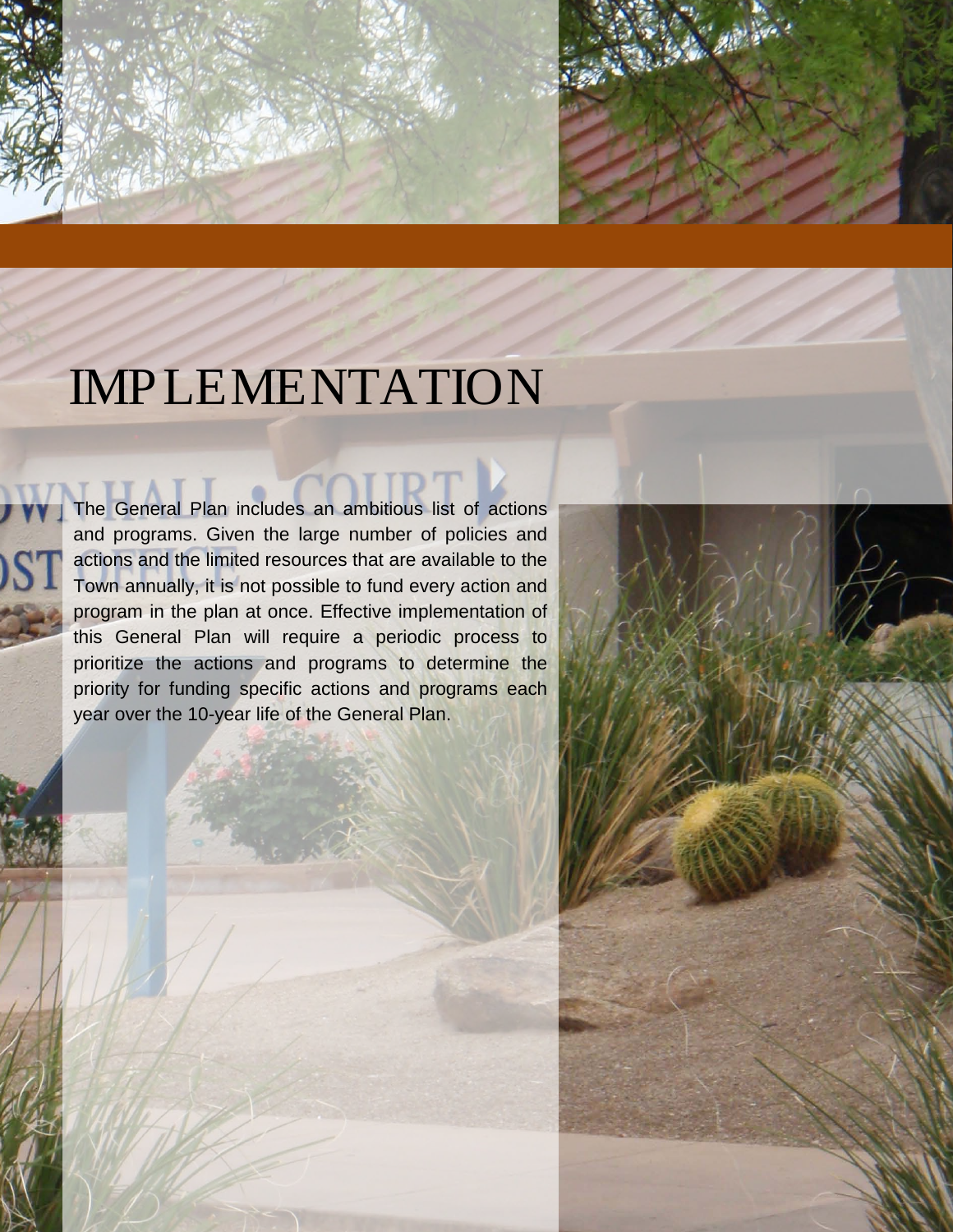Town of Paradise Valley 2012 General Plan

FORMAT PAGE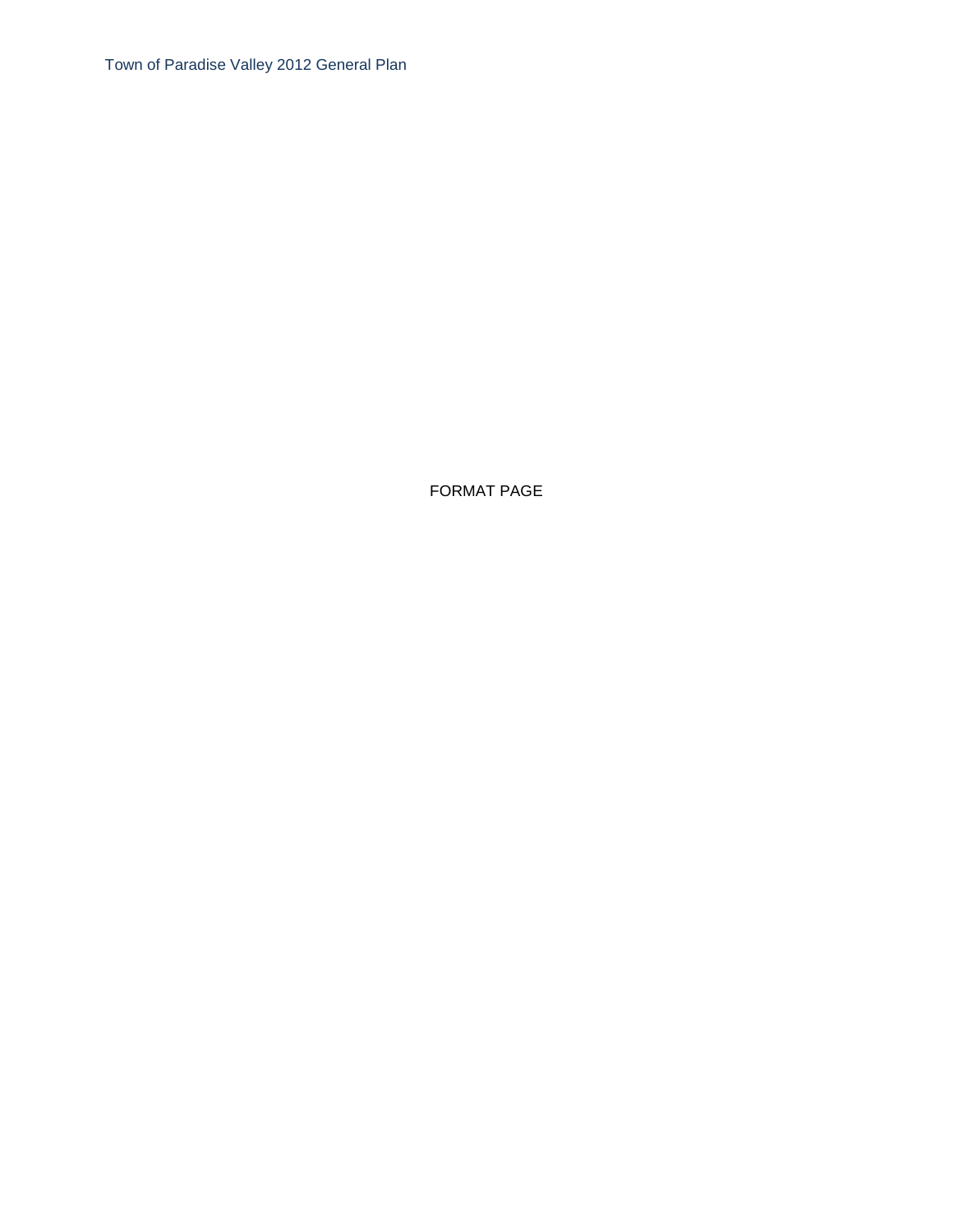## **9. Implementation**

To ensure that the Town's annual budget decisions are consistent with the General Plan and the community has the opportunity to prioritize General Plan actions and programs prior to the Town Council's budget decisions, the Implementation Element establishes a public process for making recommendations to the Town Council on the status of the plan and proposed budget allocations. This approach to General Plan implementation ensures that the plan remains a dynamic, responsive document and that the Town's budget decisions are consistent with the long-term goals of the Town's General Plan.

The objectives of the Implementation Chapter are to:

- 1. Ensure effective implementation of the General Plan by coordinating General Plan priorities with the Town Council's budget and capital improvement decisions.
- 2. Ensure that annual budget and capital improvement plan expenditures address current community priorities and needs as well as long-term goals for the physical development of the Town.
- 3. Ensure that the General Plan remains a dynamic, up-to-date, responsive guide for the physical development of the Town, and provides steps to amend the Plan if necessary.

#### **9.1 Implementation Strategies**

The General Plan sets forth broad goals and policies. Implementation requires translating these broad statements to specific actions, systematically evaluating progress, and active community participation. Implementation measures identified at the end of each Element will be prioritized by the Town Manager and executed by Town staff over the next several years. A number of implementation strategies are available to the Town Manager and include but are not limited to:

**Regulatory actions.** Regulations rely on government's police power to control what people can and cannot do in the interest of the public's health, safety, or welfare. The Town administers and enforces various regulations to control land use. These regulations include the zoning code, subdivision code, flood control code, grading code, sign code, and building code. The Town also administers requirements imposed by the Federal and State governments.

**Incentive measures.** Where regulatory controls are the government's "sticks", incentives are the "carrots" to encourage certain actions. Too often, regulation is the solution. Regulation can be restrictive, reactive, and divisive. Incentive measures, on the other hand, can invite creative "win-win" solutions. Examples of incentive measures include rear yard property set-back modifications for properties that front on Major Arterials, expedited permit processing, density bonuses, and discounted permit fees.

**Acquisition actions.** Where significant resources are located on private property, it may be more appropriate for government to purchase the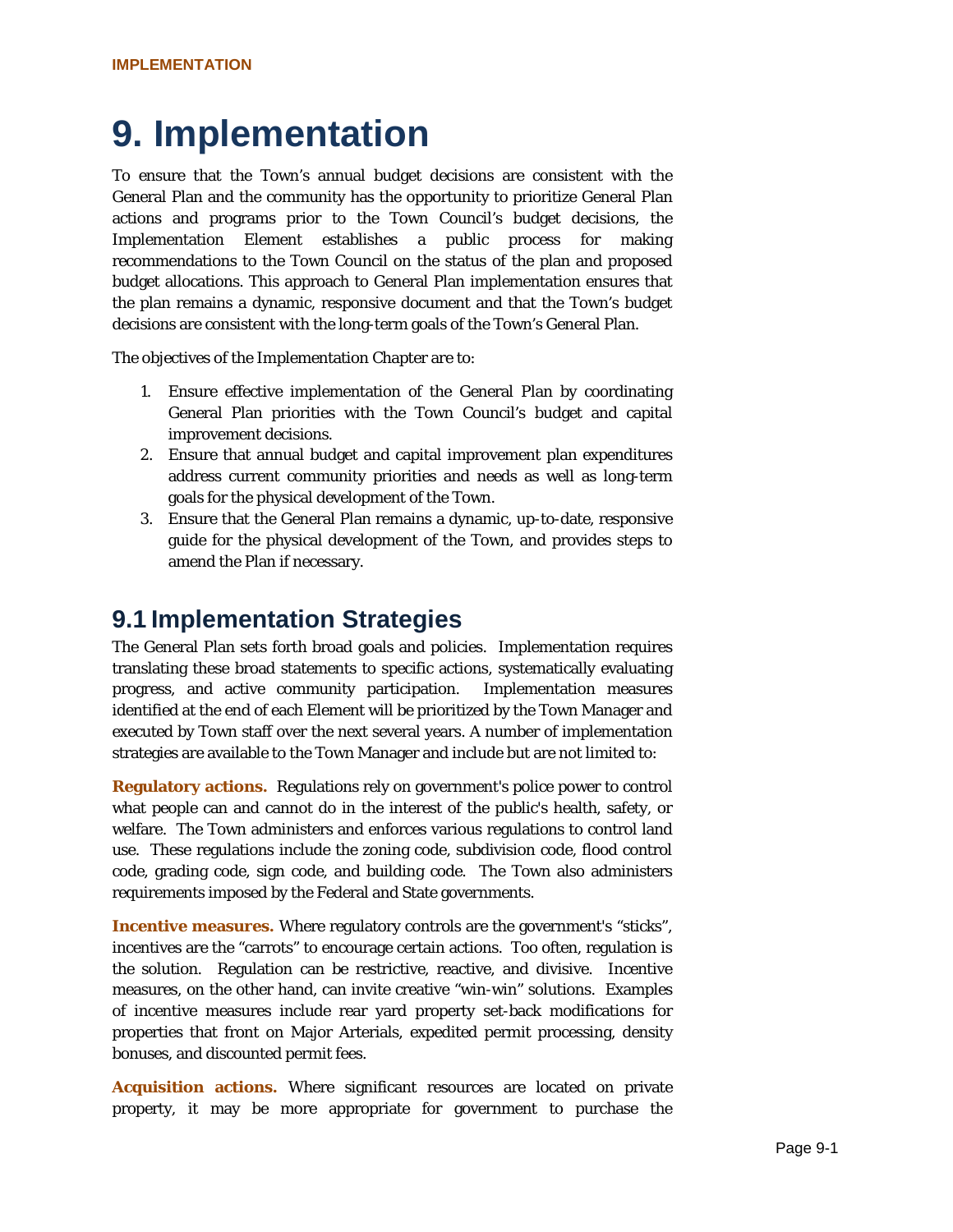development rights or fee simple title rather than to severely regulate the owner's use of the property. Obviously, purchasing in reaction to development proposals is expensive.

**Capital budgeting actions**. The Town annually prepares a capital improvements budget where public facility projects (new construction or major repairs) are identified. The budget is accompanied by a five-year Capital Improvement Program (CIP). The CIP process is explained in more detail below.

**Programs**. Certain community needs do not necessarily require land or a new facility, but rather a focused commitment of time and money towards achieving specific objectives. These operational projects are referred to as programs. Too often, resources are diverted to studies that could be more effectively used for pilot programs that actually try to achieve results and provide lessons through action.

**Development/Redevelopment.** In very special situations, it may be appropriate for government to take the lead and act as developer either singly or as a public/private partnership. These situations arise when the private market fails to address certain needs or when the situation is quite large-scale or complex.

### **9.2 Capital Improvement Program (CIP)**

Capital improvement projects have the potential to influence infrastructure, to more equitably distribute Town services, and to promote important objectives of the General Plan. The Town sets forth the procedure for the submittal and adoption of the CIP:

- 1. The various departments submit project requests and cost estimates to the Town Manager. The Town Manager reviews the lists and recommends priorities.
- 2. The Town Manager submits the CIP to the Town Council together with a message explaining each project proposed in the capital budget, estimated cost, and proposed method of financing.
- 3. The Town Manager may submit amendments together with a message that describes the changes and the circumstances, which justify the changes.
- 4. The Council shall adopt the capital budget. The capital budget for the upcoming fiscal year is adopted. The five-year CIP is for information purposes.

In order for the CIP to comprehensively prioritize and allocate the financial resources available to the Town within the context of the General Plan, the CIP shall be prepared as follows:

- The CIP shall be based on clear priority criteria;
- The CIP shall integrate the several sources of funding improvements;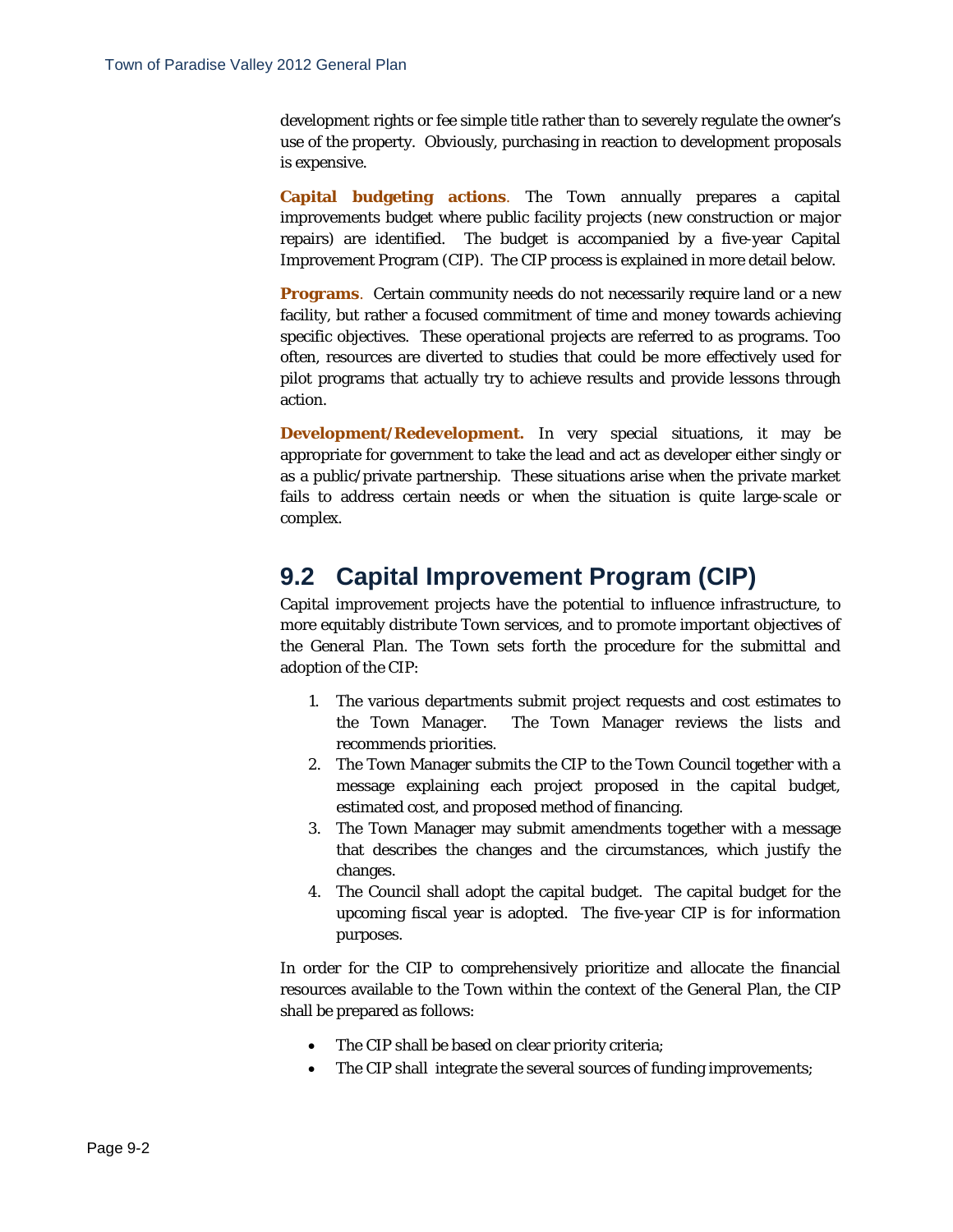- The CIP shall coordinate Town projects with State, City of Phoenix and City of Scottsdale CIP projects and available federal funding;
- The total Town costs for the projects selected for the CIP shall not exceed an amount that could be prudently financed;
- The CIP process shall provide opportunity for community review of the CIP proposed by the Town Manager prior to submittal to the Town Council;
- Where further study is needed to scope or prioritize projects, additional special or specific plans may be funded through the CIP;
- A system shall be established to monitor the status of appropriated projects.

## **9.3 Annual Report**

The Town Manager shall prepare an annual report to monitor progress towards achieving the General Plan goals and policies. To the extent possible, the annual report should develop measurable indicators related to the policies. The Town Manager shall submit the annual report to the Town Council together with the capital and operational budgets in accordance with the budget submittal timetable. The annual report and CIP shall be the means to reconcile and prioritize competing community needs from a Town-wide perspective.

## **9.4 Major Amendments**

This section of the General Plan addresses the State's Growing Smarter/Plus statutory requirements for addressing "major amendments" to the plan. The statute provides the following definition of a "major amendment" to a general plan:

For purposes of this subsection [9-461.06.G], "major amendment" means a substantial alteration of the municipality's land use mixture or balance as established in the municipality's existing general plan land use element. The municipality's general plan shall define the criteria to determine if a proposed amendment to the general plan effects a substantial alteration of the municipality's land use mixture or balance as established in the municipality's existing general plan land use element.

Once a proposed amendment is defined as major, it is subject to a higher standard of procedural review and public scrutiny than would be required of any other plan amendment. Specifically, major amendments are subject to the same review requirements outlined for the adoption of a general plan, with the exception that they are not subject to ratification by popular election, as is the case with initial general plan adoption. Changes that are not considered major amendments will be processed as minor amendments in accordance with State and Town regulations concerning timing, notice, public hearing, and action.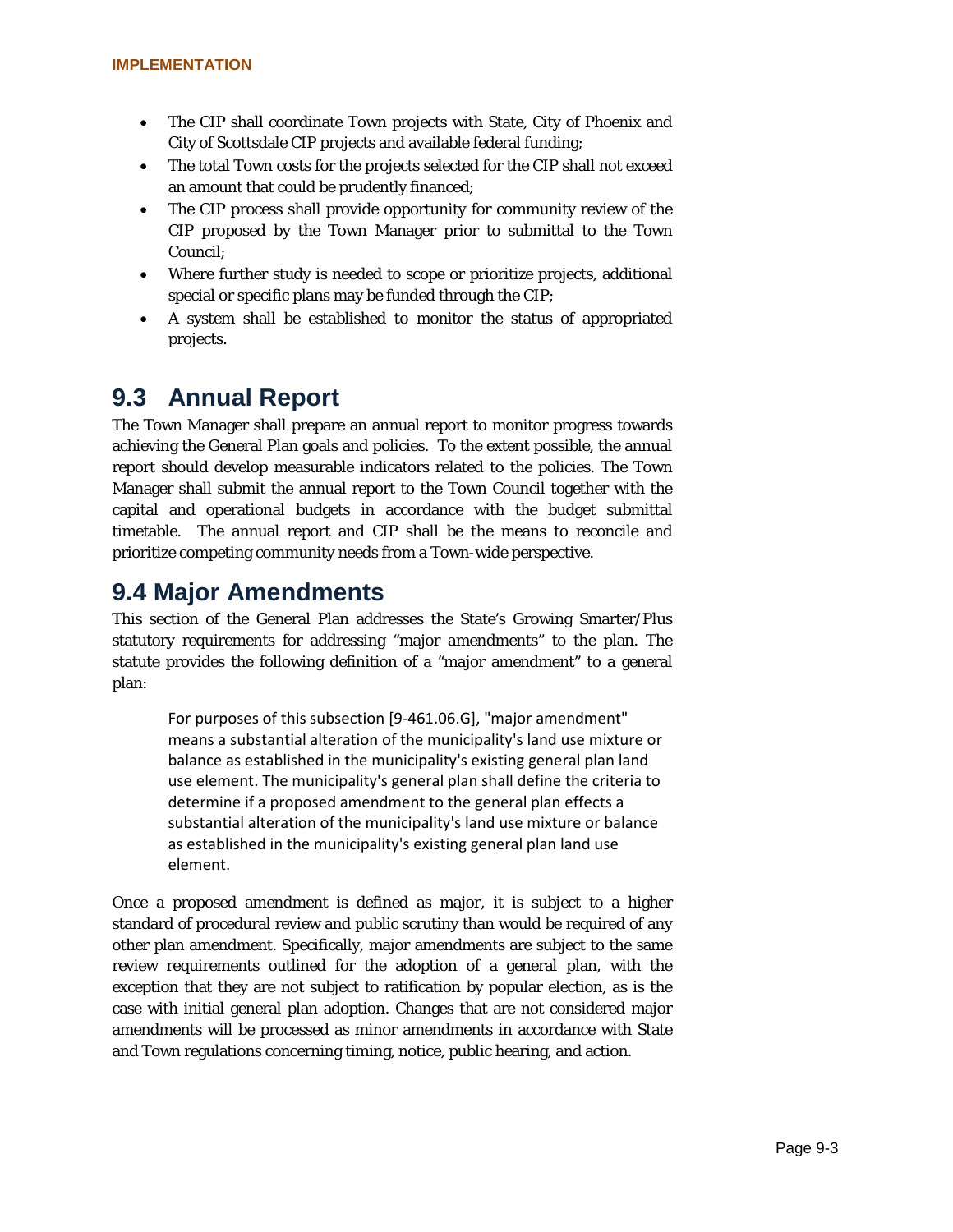**9.4.1.1 General Plan Amendment Process.** The Town shall identify and implement a transparent application process for the consideration of General Plan amendments.

#### Definition

The Town is unique in terms of the factors that influence the way that a major amendment is defined, as cited above. It is a small community, both in terms of physical size and population; the existing mix/balance of uses is homogenous, with most of the community being designated for low-density residential uses; and it is a mature community with little developable land remaining. All of these factors combine to indicate that the Town is likely to be more sensitive to land use changes than other communities might be and that relatively small changes would have greater effects on the overall land use balance. Also, since traffic is such an important issue in the Town, changes in the way the roadway network operates are likely to have a more pronounced effect than they would in larger communities.

Based on the factors described above, an amendment of this plan will be major if it meets either of the following criteria:

#### **1. Land Use Map**

Typically, a change in the land use designation on the General Plan Land Use Map from one classification to an increased density classification shall be considered a major amendment. Table 9.4-1 illustrates changes that would be considered major amendments. The size of the area proposed for change is immaterial.

#### **2. Circulation Map**

A change in the functional classification of a roadway to higher capacity classification on the General Plan Circulation Map shall be considered a major amendment. This would include changing any street to a higher level in the hierarchy (e.g., Local to any other class, Collector to Minor or Major Arterial).